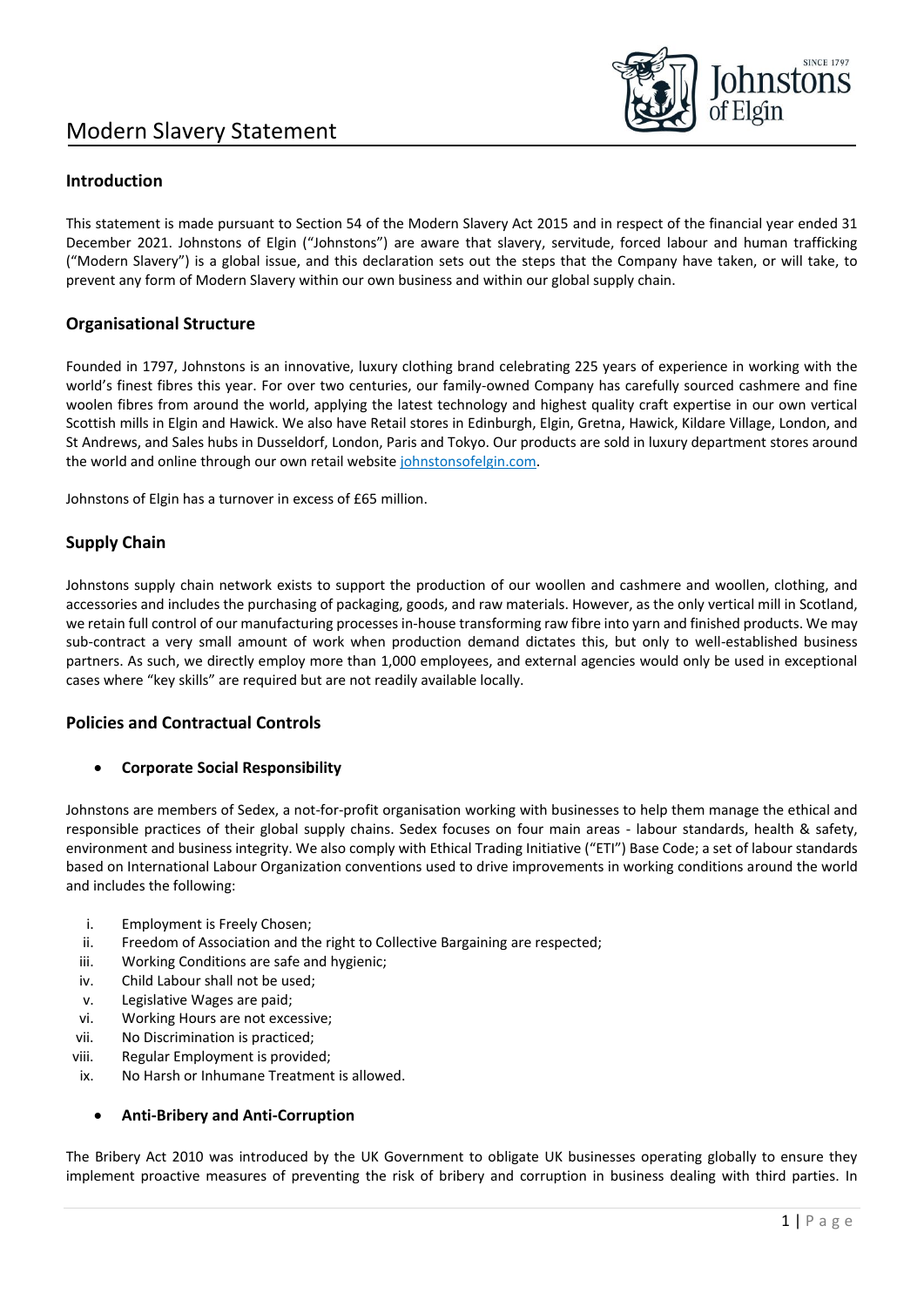addition to our Code of Conduct, the Anti-Bribery and Anti-Corruption section of our Responsible Business Principles Standard communicates Johnstons commitment to compliance with the aforementioned Act.

### • **Recruitment and Selection Policy and Procedure**

In complying with the ETI Base Code, Johnstons must ensure regular employment is provided and that no harsh or inhumane treatment occurs in our workplaces. As part of this obligation, the Company commits to providing a robust, fair, and inclusive recruitment and selection process, and are fully compliant with all current legal requirements ensuring that employment is freely chosen, the withholding of passports/ID's is not permitted, employees are free to leave employment at any time if they wish to do so, and there is no forced, bonded or involuntary prison labour within the Company.

### • **Working Time Regulations**

Johnstons are committed to ensuring we remain compliant with the Working Time Regulations (1998) by regularly monitoring working time via our Time Management System. Additional Hours/Overtime, when offered, are undertaken on a voluntary basis.

### • **Auditing**

Internal auditors, external auditors acting on behalf of our customers, and ISO (International Organization for Standardization) auditors, regularly review our working practices, and if any room for improvements and/or non-conformances are identified, remedial action is instigated.

### **The Purchasing of Raw Materials and Consumables**

### • **Raw Materials**

Johnstons are aware of the importance of its raw material supply chain and the sustainability of raw material suppliers. Our raw fibre is purchased from a small number of partners that we have worked with for many years, who in turn collect material on our behalf from thousands of local herder and farmer families, utilising cashmere from over 1 million goats. Each batch of cashmere or wool purchased is traceable back to the dehairing, scouring and combing facility with appropriate documentation.

To provide increased confidence that animal and human welfare has been prioritised in our cashmere production, we are moving to buy our cashmere from sources certified by the Sustainable Fibre Alliance (SFA). Specific criteria must be met and verified before the fibre can be certified, which includes ensuring safe, fair working environments for the workers in the cashmere supply chain. We made our first purchases of SFA certified cashmere during a pilot program in 2020 and, as capacity increases, we will increase out purchases from certified sources and have set a target date of 2024 by which we aim to purchase 100% of our fibre from SFA certified sources.

As a pioneering member of the SFA since day one, we have been actively promoting and consulting on the Clean Fibre Code of Practice developed by the SFA in 2019. This code of practice is designed to ensure acceptable standard in primary processing facilities used for cashmere scouring and dehairing. The code of practice is already mandatory for SFA certified fibre prepared in Mongolia and China.

### • **Consumables**

At Johnstons, we aim to build long standing relationships with suppliers we can trust. All consumable supplier information is reviewed by our Quality team before a supplier is added to our Approved Supplier List.

### **Steps Taken to Prevent Modern Slavery**

Having received training alongside our partner customers we have conducted a review of the risks in our supply chain with regards to Modern Slavery. We are fortunate that so much of our manufacturing is done internally and have therefore a relatively high degree of oversight over the process. As a result, our first step was to review and update all the policies and contractual controls mentioned above to ensure that they are robust in protecting our own employees.